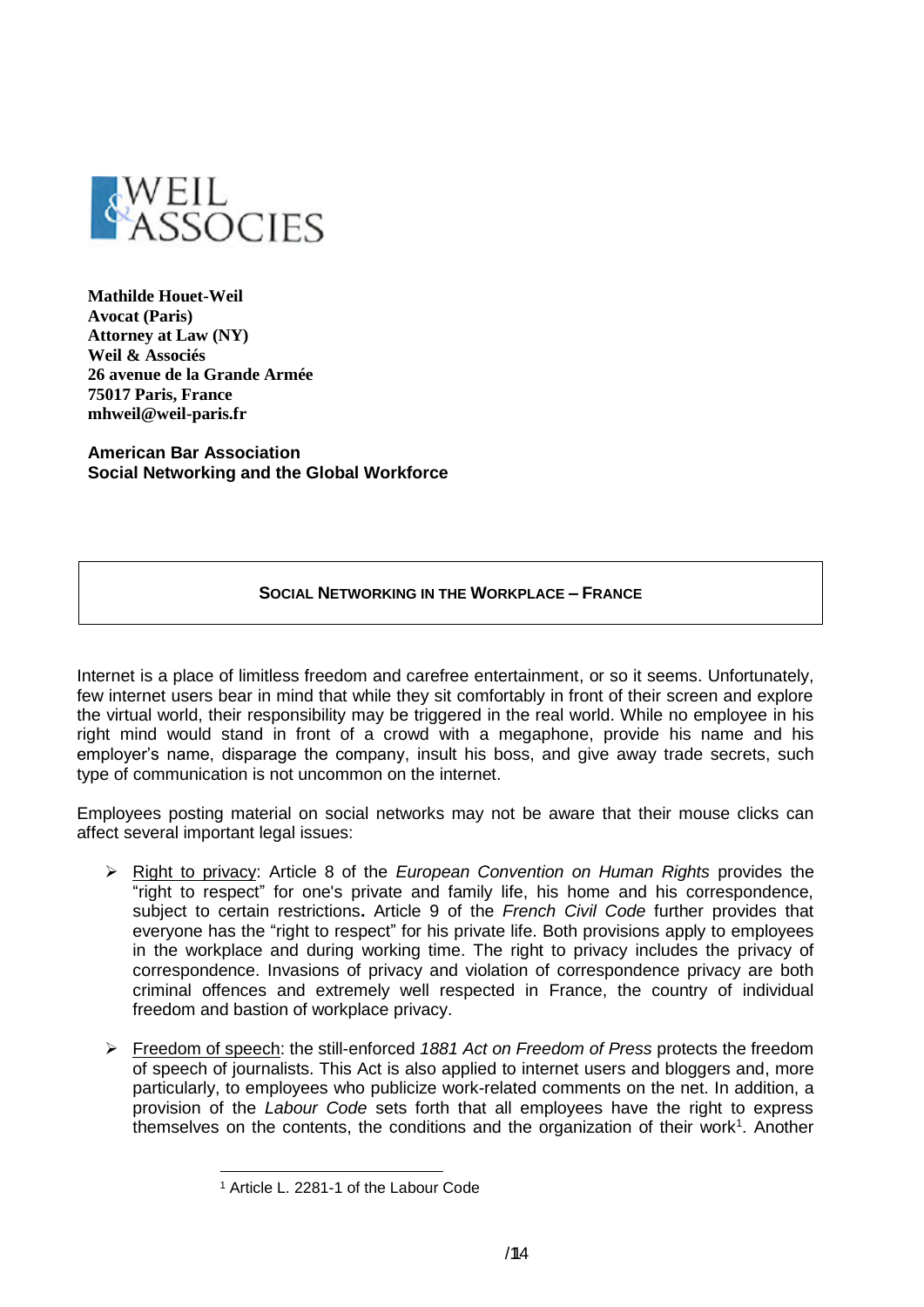provision of the same Code provides that employees cannot be disciplined for opinions they express pursuant to their freedom of speech.

- Limits on freedom of speech: the above-mentioned *1881 Act on Freedom of Press* sets forth that a speech containing injurious or defamatory comments is not protected under freedom of speech. Injurious comments may be either expressed in public or in private. Those made in public are more seriously sanctioned. It is therefore important to determine whether an internet posting is made on a public or a private virtual space. As for defamatory comments, the author can assert the "truthfulness defense", i.e. his liability won't be triggered if he can prove the truthfulness of the so-called defamatory comment.
- $\triangleright$  Duty of loyalty of employees towards employers: the employment contract, like any contract, should be performed in good faith and each party should refrain from any action that may cause damages to the other party.
- $\triangleright$  Company's legitimate interests: employers have the right to protect their trade secrets and their e-reputation. However, an employer can only restrict employees' rights and freedom insofar as these restrictions are proportional and justified by their purpose.

This article will address (1) the impact of social networks in the French workplace at the recruitment stage, (2) the risk of disciplinary actions based on social media postings, (3) the employer's right to access electronic communications on the employee's computer, and (4) social media policies.

#### **1. Can non-professional material posted by an applicant on the internet be taken into account in the recruitment process?**

These days, head hunters and HR managers are more and more tempted to browse the internet for additional information on applicants. This trend is understandable: material posted by a wouldbe employee on various online networks is bound to provide a more comprehensive and accurate picture than the stereotypical resume and the equally stereotypical message delivered during a job interview.

It seems clear that between two equivalent profiles, a recruiter may choose the applicant whose internet image is neat and reassuring over another who has engaged in careless or hurtful online communications or postings, just as the recruiter would normally prefer an employee with clean living over another who overtly indulges in wild parties and heavy drinking.

Some voices have expressed concern that such practices of considering an applicant's internet image could lead to taking into account private aspects of the applicant's life, which may never have been meant to be viewed by a potential employer.

In this respect, a distinction should be made between private social networks, such as Facebook or Twitter, and professional ones, such as LinkedIn or Viadeo. Professional networks are precisely meant to enhance business interactions among its members and to provide a legitimate source of information in any recruiting process.

The question remains open, however, for "pure" social networks, primarily meant to connect friends, family and relatives – and sometimes co-workers: is it fair that an applicant be rejected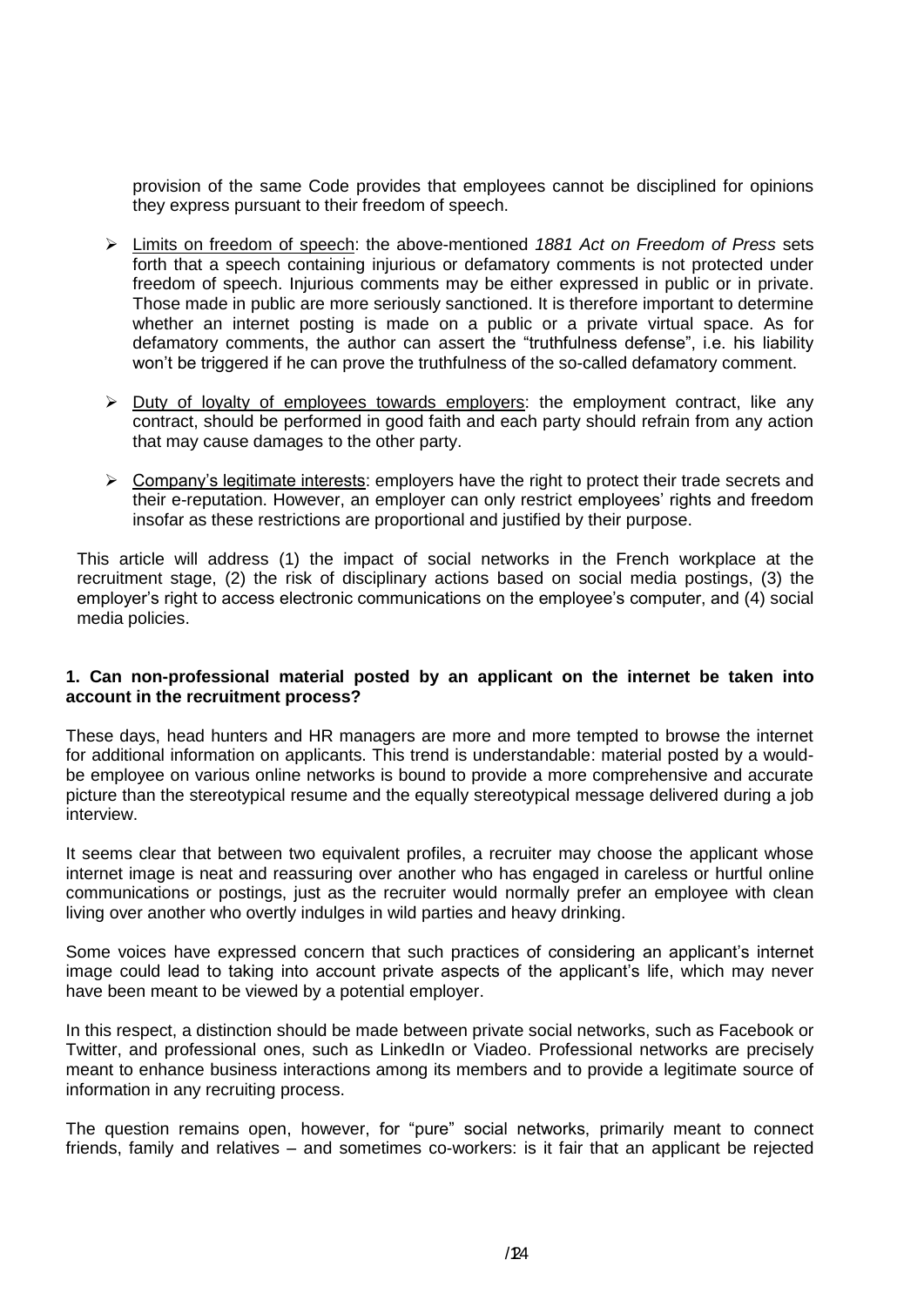because of old pictures taken in a non-professional context which may provide a misleading view of the applicant's past behaviour as a younger and possibly more reckless self?

This issue is all the more relevant since the "right to be forgotten" seems to be denied by social networks which do not make it possible at this point for individuals to permanently retrieve or delete their personal data. Even convicted criminals can expect a right of rehabilitation, but cutting ourselves loose from our digital baggage is proving to be a challenge. The European Commission is currently focusing on the right of digital self-determination by individuals online.

Meanwhile, until the "right to be forgotten" can effectively be exercised, if ever, one should assume that the material released online by each individual was voluntarily released and that it must have been clear to that individual, at the time of the release, that the material would be widely and quasipermanently accessible. Therefore, there is no invasion of privacy when the individual publicly and knowingly exposes himself or herself.

However this assumption may not be entirely true now with the arrival of new e-tools such as Facebook's facial recognition system that can tag faces automatically. This new system, applicable by default unless the user opts out, automatically goes through uploaded photos and offers up suggestions of who it thinks the people are, based on a comparison with pictures of Facebook friends of the user that are already available in his albums. This new application will make it even more difficult for Facebook users to control their digital image.

In France, where potential invasions of privacy are closely watched, a code of conduct has been recently signed by various companies and headhunting firms, providing guidance as to the use of internet and social networks in the recruiting process. The goal is to avoid recruitments being influenced by subjective considerations – personal tastes, friends, non-professional activities - over a rational assessment of the applicant's skills. The goal is also to avoid discrimination based on information about the applicant found on-line.

This code of conduct sets forth that the selection of applicants must rely solely on their education and skills, to the exclusion of any criteria pertaining to their private lives. All signatories of the code declare that they will refrain from searching information on applicants using search engines or social networks, even when the material available online has been released by the applicant. The only exception is when the applicant signs in on pages created by the recruiters.

Further, signatories commit to using professional networks only for the purpose of their online researches.

The signatories of the code of conduct will be subject to an annual audit in order to check that the provisions of the code are being respected and that the business is not engaging in discriminatory practices.

However it is, in practice, impossible to check whether a company actually collects information about applicants online, and if so, on which websites or networks. Therefore the efficiency of the above-mentioned code of conduct relies heavily on each company's sense of responsibility.

The major contribution of the code of conduct is to draw attention to the pitfalls of internet in the workplace, but no law will ever prevent people from collecting available information from the internet. Social network users should therefore sanitize their personal pages when job hunting, lest potential employers spot an inappropriate photo or comment.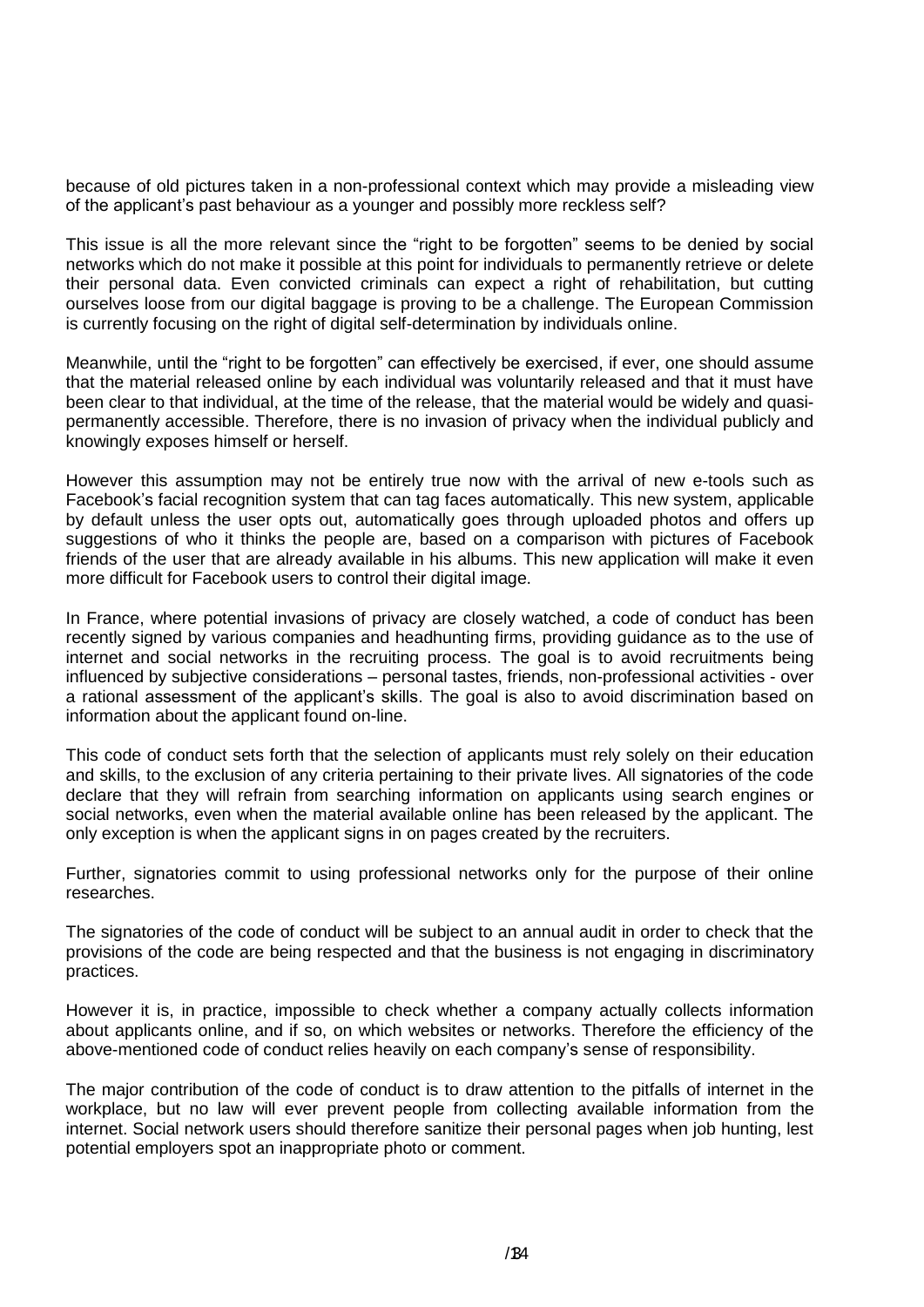# **2. Can an employee be disciplined for social media postings?**

Social network conversations among co-workers are the virtual equivalent of casual conversations around the coffee machine. Facebook users as well as email users exchange informal comments in writing, typing as quickly as they would speak and without thinking of the consequences. The line between speaking and writing is blurred as one writes instead of speaking. The line between private and professional time is also blurred as emails or Facebook messages carelessly written from home outside working time may under certain prerequisites be admissible as court evidence against the employee.

While a conversation at the coffee machine may be overheard by a handful of co-workers and soon be forgotten by all, new technologies and social media in contrast turn informal conversations into written evidence that can be brought into the courtroom. Blogs, trivial social interactions, pictures and "LOL" moments are preserved indiscriminately and may be examined by a judge outside their context.

With 20 millions Facebook members in France, more and more cases are arising over communications released by employees on social media. Technology outpaces the law and so far there is no regulation on the use of social media data as admissible evidence. Some talk about a "semi-private" or a "semi-public" space. A few hints as to the direction the courts might take are provided by occasional cases in lower courts. There is still no decision from the French Supreme Court on this topic.

#### 2.1. Messages posted on the Facebook wall of a "friend" are not private correspondence

A French saying goes "*The friends of my friends are my friends.*" This may not be true on Facebook.

In one case in particular, journalist posted the following message on the Facebook wall of a "friend", a co-worker in real life:

"*By the way: our boss is really autistic, right? Do you happen to know a specialized center where they could cure him? Anyway, can stupidity be cured*?"

A friend of this friend handed over the post to the employer, who issued a formal warning to the journalist because he claimed the post was injurious and defamatory. The employee applied to the Labour Court in order to have this warning nullified.

The question asked to the Court was twofold:

- $\circ$  Did the post qualify as private correspondence or public communication? If it was private correspondence, the employer violated the employee's right to privacy and freedom of speech and the warning must be nullified.
- o If the post was admissible evidence, was its content injurious and defamatory? If so, the warning must be confirmed.

To the first question, the employee argued that Facebook constitutes a private space comparable to a personal email box and that his post was therefore protected as private correspondence. The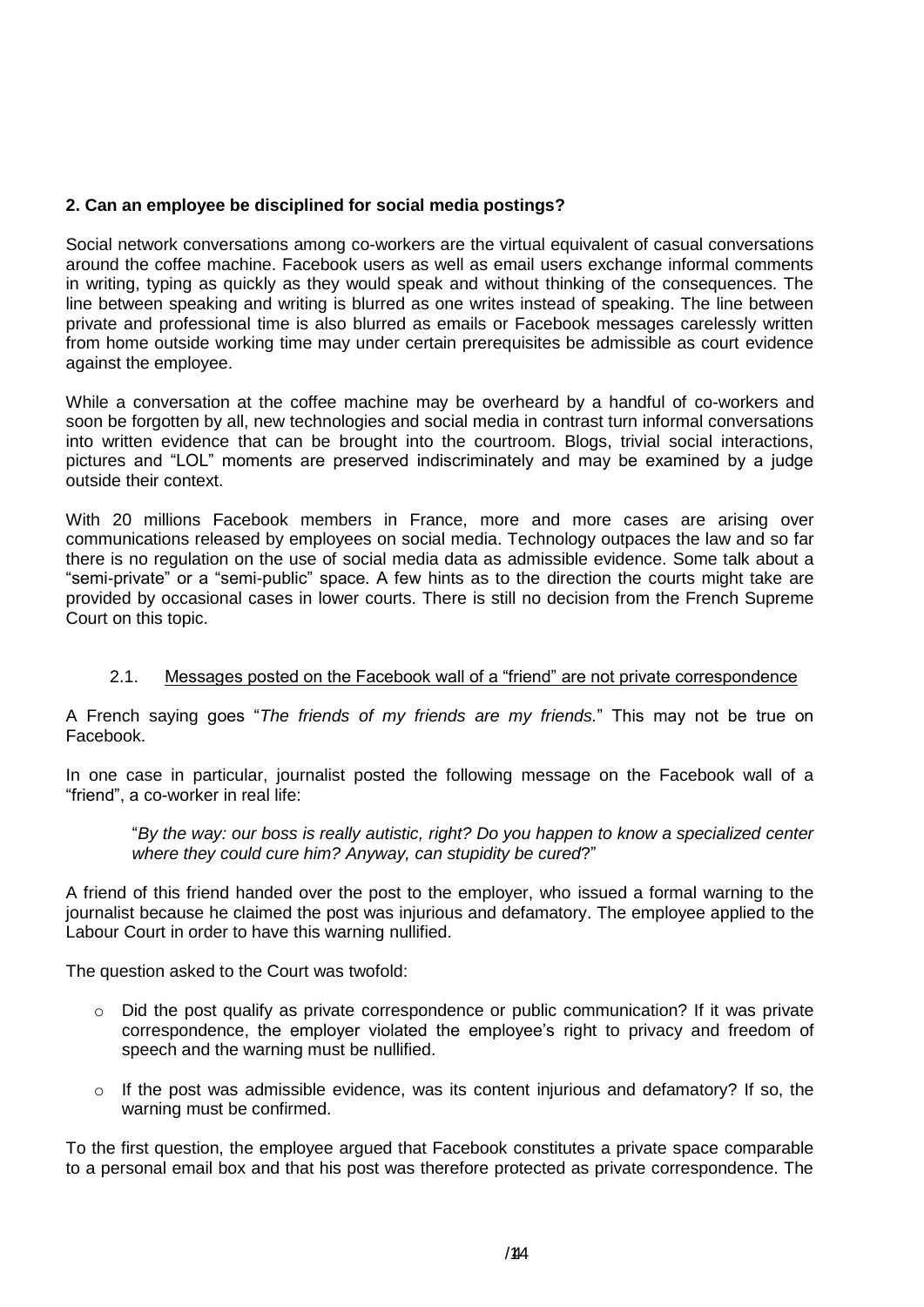employer replied that he had accessed the post legitimately and without the use of force or trickery, therefore the post was admissible evidence. The Appellate Court of Reims  $2$  followed the employer's argumentation: because the message was posted on a friend's wall, the employee had no control whatsoever over its accessibility by third-parties, such accessibility depending on the privacy settings of the friend. The co-worker could have had hundreds of friends or may not even have limited the access to his profile and wall. Had the employee wanted his post to remain private, he should have sent it to the Facebook personal email box of his friend. A private correspondence is one that cannot be read by someone who is not one of the addressees. Therefore the post was admissible evidence.

To the second question, the Appellate Court of Reims<sup>3</sup> answered that the message was not injurious or defamatory because there was an ambiguity over the identity of the person targeted by the message. The word "boss" was not clear enough in the context and could have referred to someone outside the workplace. Therefore the warning was nullified.

This decision seems to be sending out a message to Facebook users: if you send a Facebook message to your contact's personal email box rather than posting it on the wall, your message will more likely qualify as private correspondence and should therefore enjoy the corresponding privacy protection.

#### 2.2. Messages posted on your own Facebook wall are not private correspondence if accessible to friends of your friends

Three employees of the same company carry on a discussion on the Facebook wall of one of them. The discussion takes place on a Saturday night from the employees' respective homes. Two of the employees welcome the third one in a "club", the purpose of which is to "make fun" (in slang language) of their boss all day long without her noticing, and more generally to be a real pain in the neck for her. The privacy settings of the employee hosting the conversation enable his friends and his friends' friends to have access to the wall.

One of his friends' friends comes across the conversation, prints it out and hands it over to the employer.

All three employees are dismissed on the spot (a severe measure under French employment law because usually a notice period is granted).

The dismissed employees sought redress in an employment court and claimed that it was the employer who misbehaved when he looked on the Facebook wall because he virtually "introduced" himself in a private space without being invited. Furthermore, they argued that the conversation was of a humoristic nature, as shown by the slang language used and the "smileys" posted in their messages. The employees asserted that their actions constituted joking, from their homes and in their private time.

The employer replied that he did not even have to access the wall because a print-out of the conversation was handed over to him by someone who had authorized access to the wall, in his capacity as "friend of a friend". The employer also noted that eleven employees had access to the wall and that the reported conversation was detrimental to the company's interests. According to

1

<sup>2</sup> Cour d'appel de Reims, chambre sociale, 9 juin 2010, affaire n° 09/03205

<sup>3</sup> See above, note 2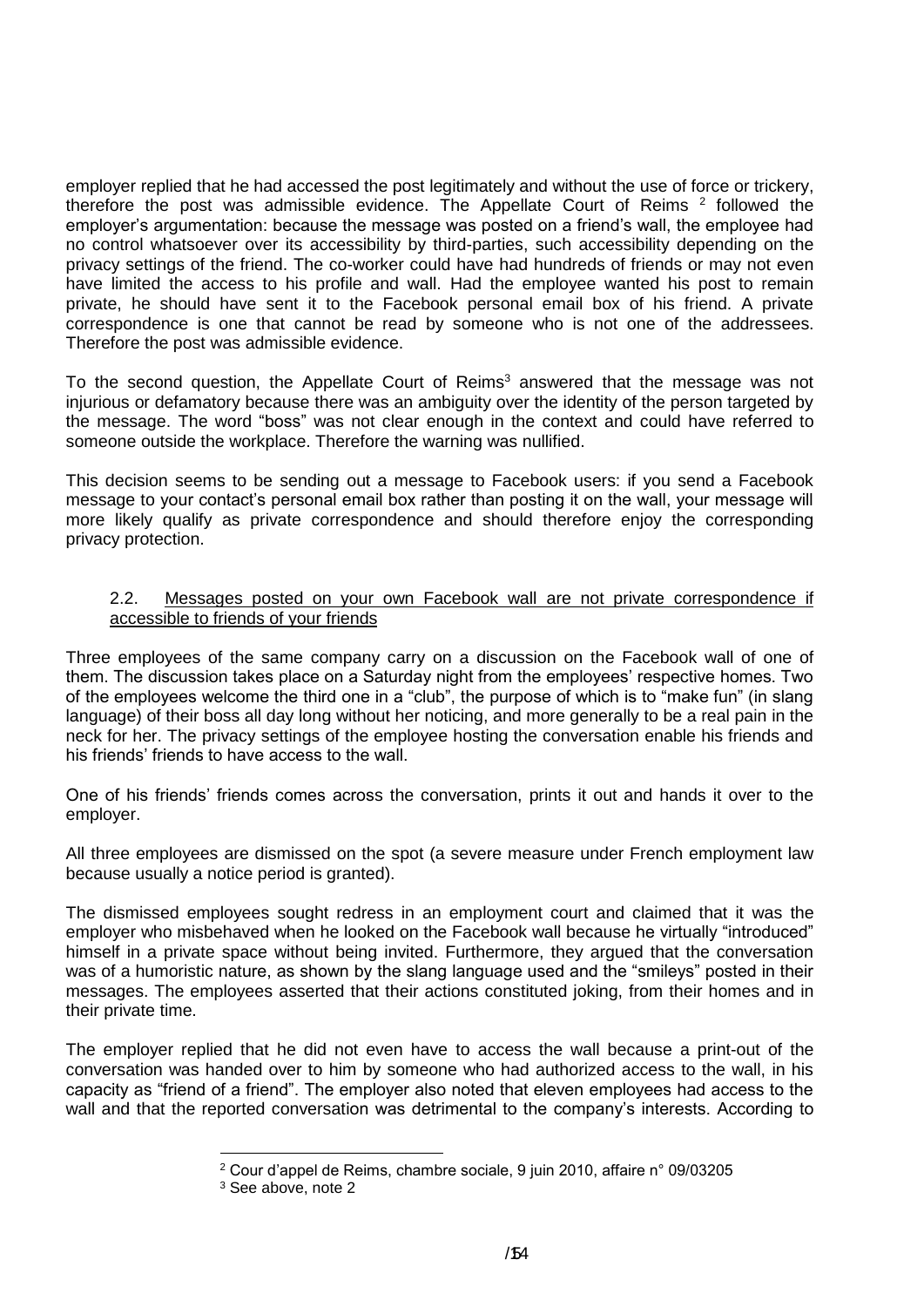the employer, the three employees abused their freedom of speech and could legitimately be dismissed without notice.

In this case at hand, a 2010 decision of the employment court held that the evidence found on the Facebook wall was admissible.<sup>4</sup> By granting access to his wall to his friends' friends, the employee hosting the conversation made his wall a public space – or rather a semi-public one. Moreover, the court determined that the content of the messages was abusive and therefore not protected under freedom of speech; the dismissals without notice were grounded.

The employees have appealed this lower court decision. The decision of the Appellate Court is much anticipated by employment-law practitioners. The Appellate Court may be tempted to reverse the lower court decision, which ruling appears to be quite harsh on the employees in the French employment-law environment where employees' rights are carefully protected.

#### 2.3. The hints provided by caselaw so far and the remaining questions

The two above-mentioned court decisions have in common that the evidence was found admissible because the employers had "legitimate" access to it without the use of force or trickery, and therefore the employers did not invade the employees' privacy.

Some voices raised concern that this interpretation will encourage employees to report on their coworkers and hand over incriminating data to their employers, which is reminiscent of the traumatizing events of WWII. After WWII, reporting to the authorities was deemed suspicious *per se* in France.

The same "legitimate access" test applies to emails. For example, the French Supreme Court found<sup>5</sup> that an email sent by an employee to a co-worker, in which he insulted his employer and announced that he would call in sick the next day, was admissible evidence when this email was mistakenly copied by the employee… to the employer! In this case, the email fell in the hands of the employer because of the employee's mistake and the employer did not use force or trickery. The ruling would have been the same had the employee mistakenly copied a co-worker who then gave the email to the employer.

The question of how the data posted on social networks is accessed is therefore a key criterion and it is clear at this point that:

- An employee who posts digital data to be seen by an uncontrollable number of people (friends of friends or, even worse, all public) cannot support a claim for privacy, and should take for granted that not all Facebook users are his or her friends in the real world.
- An employer who creates a Facebook account with a fake identity, the only purpose of which is to be accepted as a "friend" of the employee and access posted data, will not be allowed to produce the collected evidence in court because he used trickery.
- Similarly, an employer who breaks a confidentiality code and hacks into a Facebook page will not be able to use in court the evidence collected with the use of such "force".

-

<sup>4</sup> Conseil de prud'hommes de Boulogne Billancourt, 19 novembre 2010, Mme S v. Sté Alten Sir, Juris-Data n° 2010-021303

<sup>5</sup> Cour de cassation, chambre sociale, 2 février 2011, n° 667-1284.90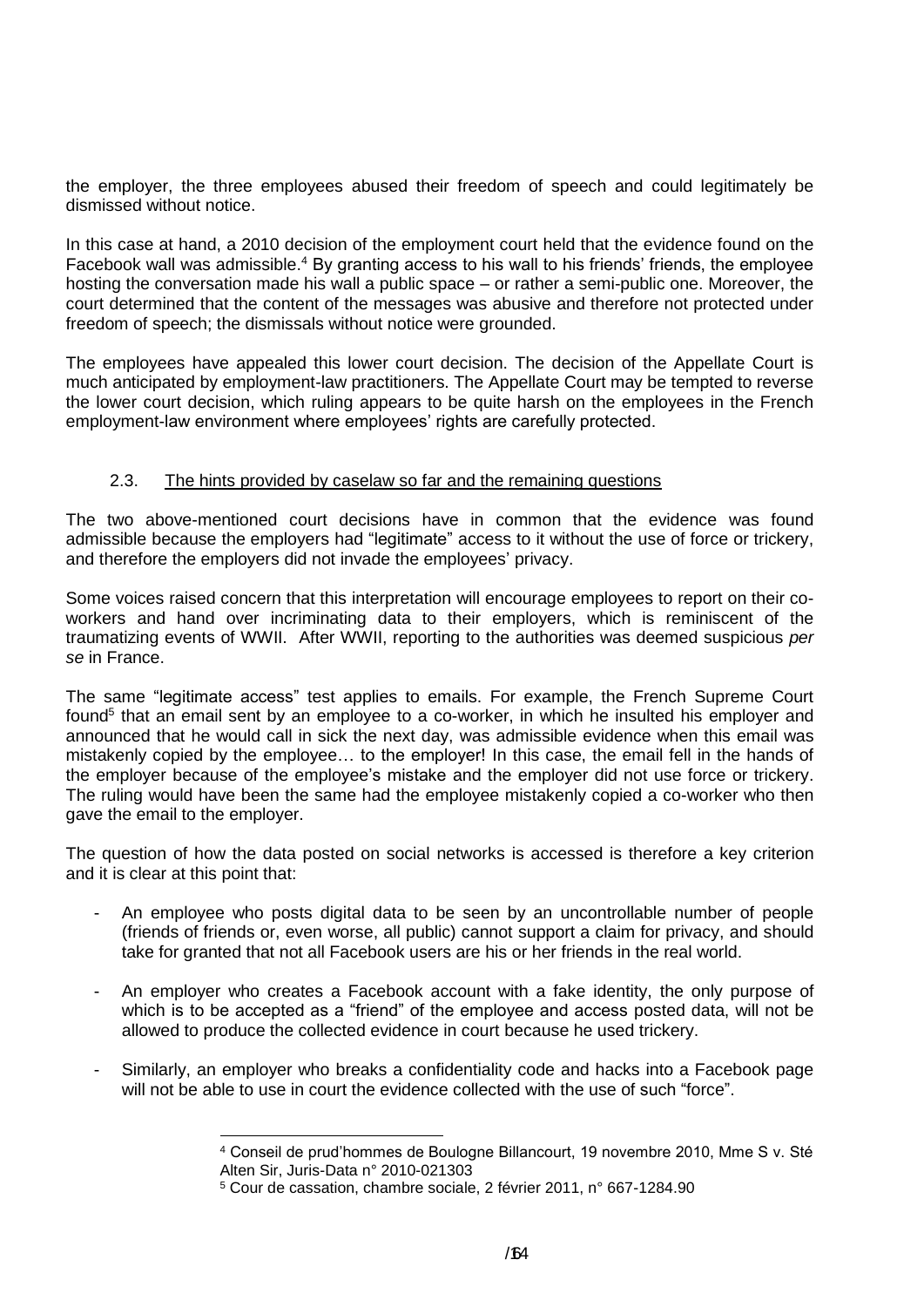Many questions remain unanswered however.

For example, will data posted on the Facebook wall of a user, whose privacy settings only allow access to "friends", be considered private correspondence because of the limited number of persons who can have legitimate access to it?

The existing caselaw seems to support this interpretation, by an "*a contrario*" reasoning: a posting is found to be admissible evidence when it is accessible to "friends of friends"; therefore it will not be admissible evidence when access is restricted to "friends".

However, in such case, a court may take into account the number of "friends" and, should this number be high, consider that the space is not private. Some successful Facebook pages have hundreds or thousands of friends, which is too wide an audience for a private conversation.

A court may also take into account the fact that the wider the audience, the more damageable the communication for the employer's e-reputation when the comment is tantamount to disparaging.

Moreover, if most of your co-workers happen to be your Facebook friends, it will be difficult to convince the court that the post on your wall qualifies as purely private correspondence and has no relation whatsoever in the workplace.

At this point and until the rules are clarified, employees will be well-advised to be cautionary when releasing any work-related comments on the net and think twice before posting any material that may be used against them, such as pictures of themselves on the beach when they call in sick.

On the other side, companies that collect digital data on the net to be used against their employees should secure the evidence with the help of a bailiff, a sworn-in officer. The bailiff can issue an official statement on how the data was accessed, describing each step and each mouse click, thereby demonstrating that the data was legitimately accessible to the employer.

#### 2.4. The recommendations issued by the French Data Protection Authority

The above mentioned caselaw, widely reported in the media, triggered many interrogations and created some confusion because of all the – sometimes contradictory – comments that followed.

As a consequence, the French Data Protection Authority ("CNIL", *Commission Informatique et*  Libertés") issued an opinion on January 10<sup>th</sup>, 2011 on communications on social networks<sup>6</sup>.

The information and recommendations released by the CNIL are the following:

- Employees can be discharged because of communications made on social networks, according to recent caselaw from a lower court. The court held that the Facebook conversation was public because it was accessible to "friends of friends", i.e., persons who were not concerned by the topic discussed.
- Facebook users should be extremely cautious as to the data they disclose online. Digital data is increasingly used for the purpose of disciplinary measures. Things that people

<sup>1</sup> <sup>6</sup> CNIL recommendation, 10 janvier 2011 : «Maîtriser les informations publiées sur les réseaux sociaux»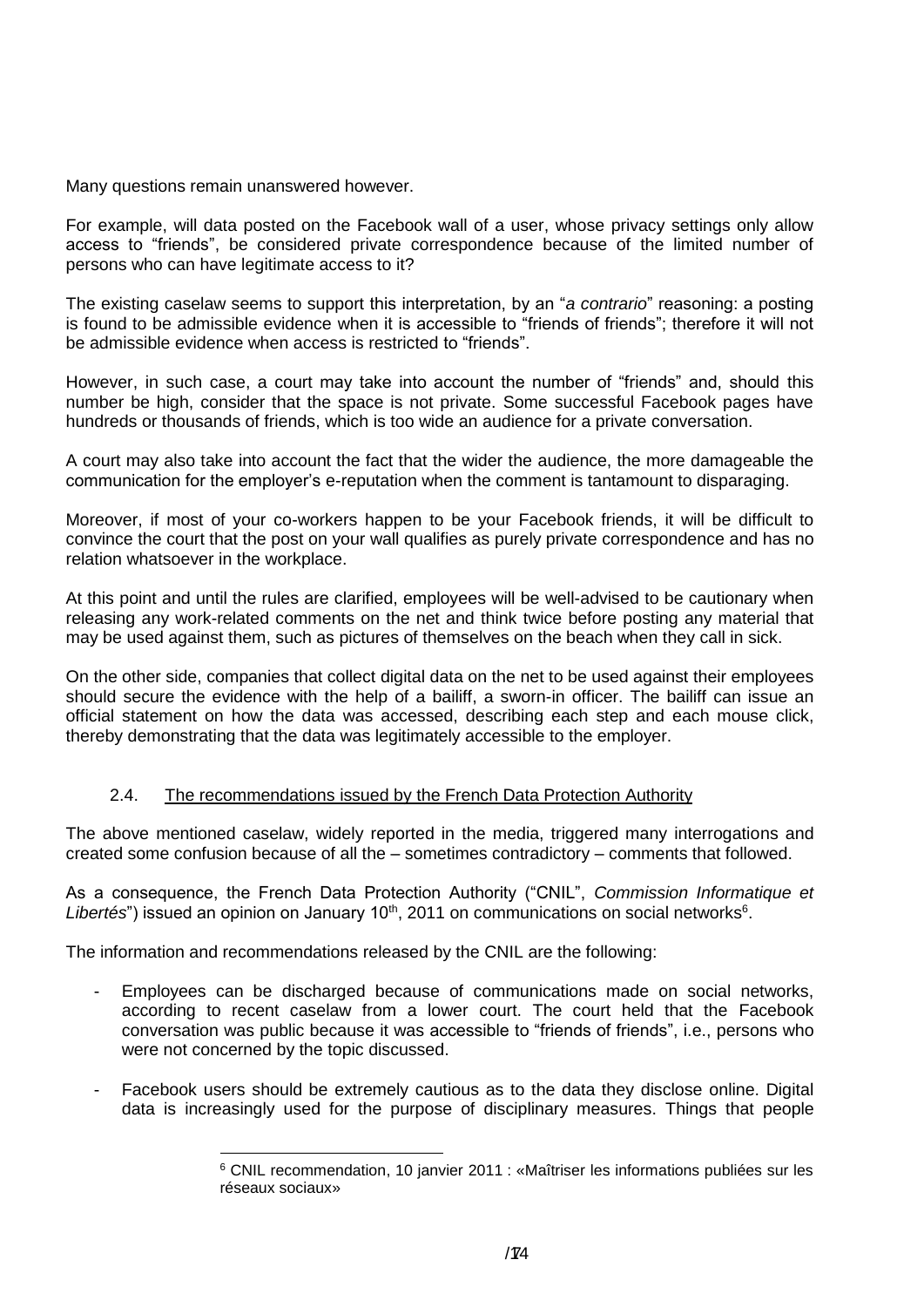wouldn't say in the real world to their family, friends, co-workers or boss, should also not be said in the virtual world.

Facebook enables one to create different lists of friends for family, close friends, coworkers, etc., and to adjust the privacy settings for each list. It is strongly recommended to make use of this possibility.

Recommendations issued by the CNIL are not binding. However, they provide guidance to all players and are usually taken into account by courts.

#### 2.5 The delicate art of blogging about your employer

In the case of blogs, the question of access to the data is irrelevant because blogs are open to all internet users.

Therefore the question is what freedom of speech is granted to employees for communications about their employers on the internet.

As mentioned above, the provisions of the *1881 Act on Freedom of Press* apply to any blogger – even though blogging was not anticipated by the lawmakers when this law was enacted.

Again, there is very little caselaw on this topic at this point:

 $\triangleright$  In one decision rendered by a lower Court<sup>7</sup>, a female employee with Nissan, Mrs. G, was discharged for serious misconduct a few months after her return from maternity leave. Following her discharge, she created a blog that she called "maternityleaveNissan" on which she told her side of the story. According to her, she had been discriminated against because she had a child.

Nissan sued her in order to obtain the deletion of some of her statements that Nissan claimed were injurious or defamatory, that is:

The title of the blog *"Being a mom at Nissan, forget about equal opportunity*";

Assertion that Nissan's Works Council has in reality no real power and deals only with irrelevant issues;

Assertion that there is no equal opportunity at Nissan, especially if you are in your 30's, a woman, and have a child; in which case your head will bump the glass ceiling or, even worse, you will be discharged for serious misconduct;

- Assertion that the HR department violated employment law;
- Assertion that she was discriminated against.

Mrs. G. tried to prove the truthfulness of these statements but the court found that she failed to do so as far as the first four statements above were concerned. Mrs. G. was therefore ordered to delete all four statements.

<sup>1</sup> <sup>7</sup> *Tribunal de Grande Instance de Paris, 17ème chambre, 26 octobre 2006*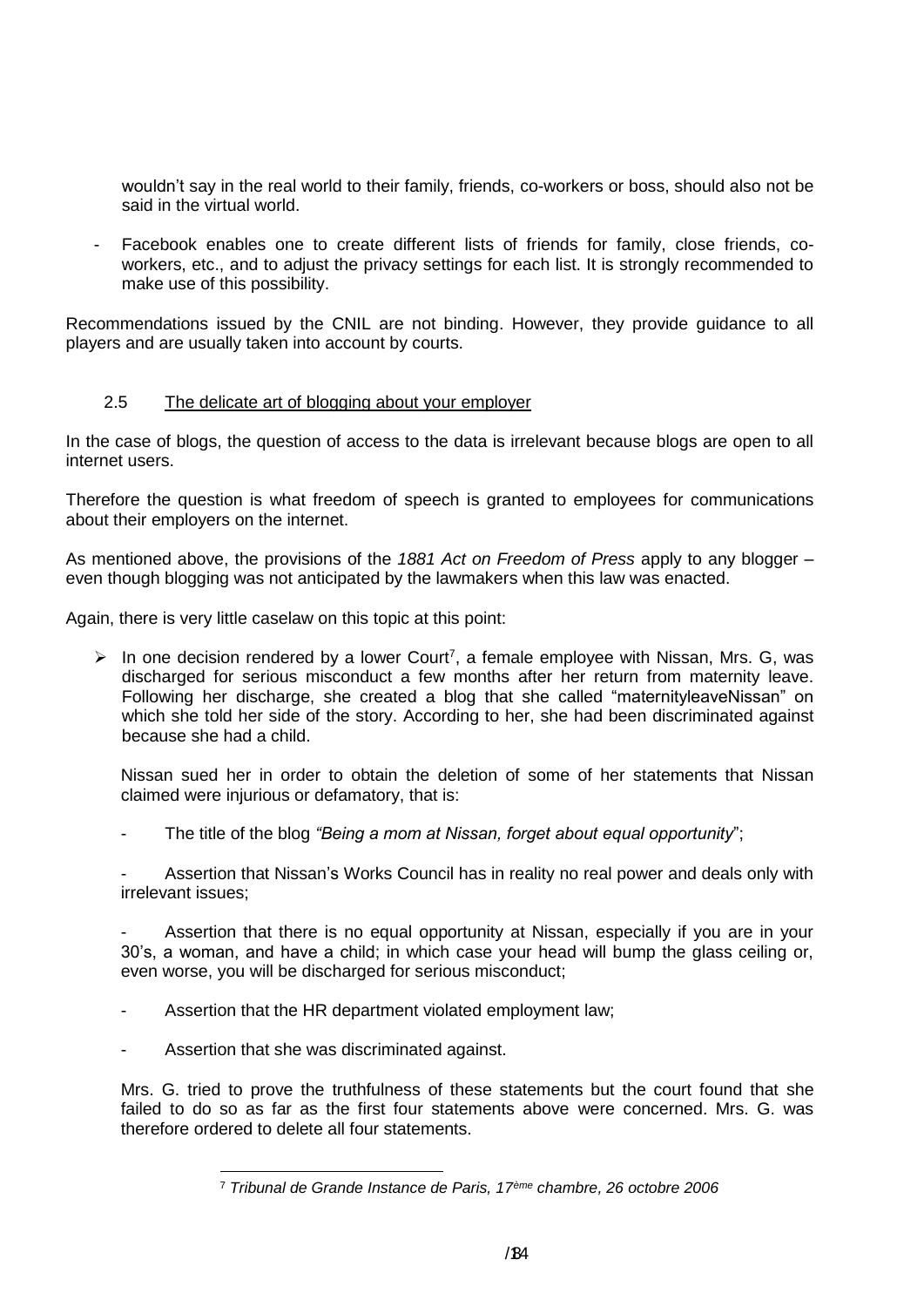As to the fifth statement, the court held that Mrs. G. was expressing an opinion and that readers of her blog necessarily understood that this opinion did not necessarily reflect the truth. Therefore the statement could remain on the blog.

Mrs. G. was also condemned for injurious comments for her use of the words "conspiracy of felons" posted on her blog, and "manipulative and liar", qualifying Nissan's HR manager. The court found that the injurious comments were held in a public space rather than in a private one, as it was a blog accessible to all.

The lesson is clear: the same laws apply to communications on the internet as to real world communications, despite the deceptive impression of limitless freedom and irresponsibility given by the web.

 In another case, "*Petite Anglaise*" was luckier. A then-anonymous blogger, Mrs. Sanderson, a British citizen, held a blog detailing the tribulations of her expat life in Paris with her threeyear-old daughter. Well-written and humoristic, her "Bridget Jones" blog quickly gained popularity. *Petite Anglaise* did not reveal her name or that of her employer, a British accountancy firm, and rarely mentioned her work as a secretary. At some point however she ironically mentioned the fact that one of her bosses had hung a portrait of the Queen in his office and was addicted to tea. This comment could have targeted nearly any British firm in Paris. However, her employer somehow came across the blog and, because "*Petite Anglaise*" had posted an old picture of herself, he identified his employee and dismissed her, despite her 4 years of seniority, for "bringing the firm into disrepute".

Once the news of the dismissal broke, comments and support from prominent bloggers catapulted the story into mainstream media, including the Daily Telegraph and The Guardian. The employer, Dixon Wilson, received unsolicited media attention and the dismissal was widely commented on as unfair. It was popularly agreed that the reputation of the employer was hardly hurt by the candid posting of *Petite Anglaise*, and that she certainly didn't deserve dismissal for such innocent blogs.

The Labour Court of Paris upheld the complaint of unfair dismissal and awarded damages totalling a year's salary plus legal costs<sup>8</sup>. Dixon Wilson did not appeal, probably deciding they'd had enough press exposure. The court decision sent out reassuring signals to the millions of people blogging in France; that is, blogging about your employee will not necessarily trigger responsibility, especially when the employer is not clearly identified and when your comments are not damaging to his reputation.

On another note, blogging sometimes provides a way to recognize hidden talent. The attention Mrs. Sanderson drew earned her a lucrative two-book deal from Penguin. Therefore this is a happy ending for "*Petite Anglaise*", who still successfully blogs about her life in Paris.

1

<sup>8</sup> Conseil de prud'hommes de Paris, 29 mars 2007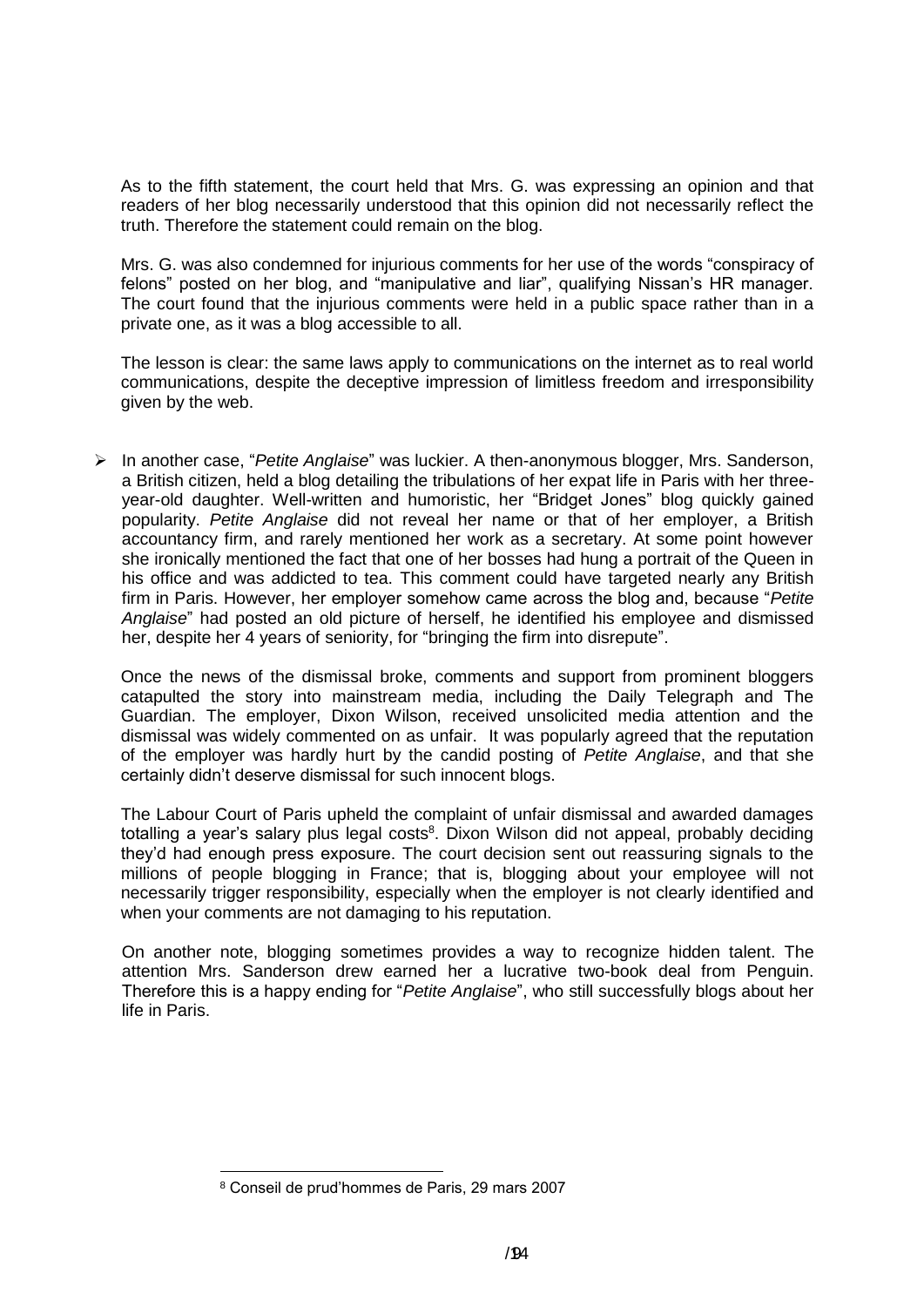### **3. How can an employer collect and use in court electronic communications located on an employee's computer?**

When an employee has engaged in a disloyal activity (for example, the setting up of a competing business), the critical steps taken by an employer of searching, examining, collecting and preserving evidence found on an employee's computer may likely determine the outcome of any resulting employment litigation. The French courts have provided significant guidance on each of these critical steps as the admission of hard drives, internet files and emails as courtroom evidence in employment disputes has become increasingly common.

The concept of employment at will does not exist in France and thus failure to prove that an employee's dismissal is well grounded exposes an employer to damages for unfair dismissal. Such damages can reach 2 to 3 years of salary, depending on the seniority at hand. Accordingly, an employer who discovers an employee's disloyal activity and wishes to sack the employee on the spot should take time to elaborate a strategy that will enable it to secure available digital evidence before declaring war on the employee.

Computers placed at the employee's disposal by the employer remain the employer's property and are supposed to contain only limited information related to the employee's private life. However, personal use of the company's computer is allowed provided that such use is reasonable and does not affect the employee's work or the company's activity.

This situation raises the question of ownership of the data stored by an employee on a computer placed at his disposal by his employer and highlights the need to balance the personal dignity of employees with the proprietary interests of employers.

In France, as opposed to the United States, computer data stored on a corporate asset and created using corporate systems does not automatically qualify as company property.

The French Supreme Court has developed over the past ten years case law on digital evidence found in an employee's computer, setting precedents which may disconcert an American observer.

#### 3.1. Employers must respect the privacy of disloyal employees, according to the French Supreme Court

During working hours, sitting in his company office and using the tools put at his disposal by his employer, an employee sets up and operates a competing business, poaches his employer's clients, thereby generating shadow revenues to his benefit. The employer becomes suspicious, searches the corporate computer and prints out volumes of digital data proving the employee's disloyalty and terminates the employee. In a wrongful termination suit, is this evidence admissible? According to the French Supreme Court in a 2001 decision, <sup>9</sup>the answer was "no." The Court determined that the employer violated the privacy to which an employee is entitled even when working. The fact that a corporate policy forbids any private use of the company computer was irrelevant. The employer was ordered to pay the employee (i) wages for what would have been the notice period prior to cessation of employment, (ii) wages for paid holidays, (iii) a severance indemnity and (iv) damages for non-justified loss of employment.

<sup>1</sup> <sup>9</sup> Cour de cassation (chambre sociale), 2 octobre 2001, n° 99-42.942, JSL n° 88-2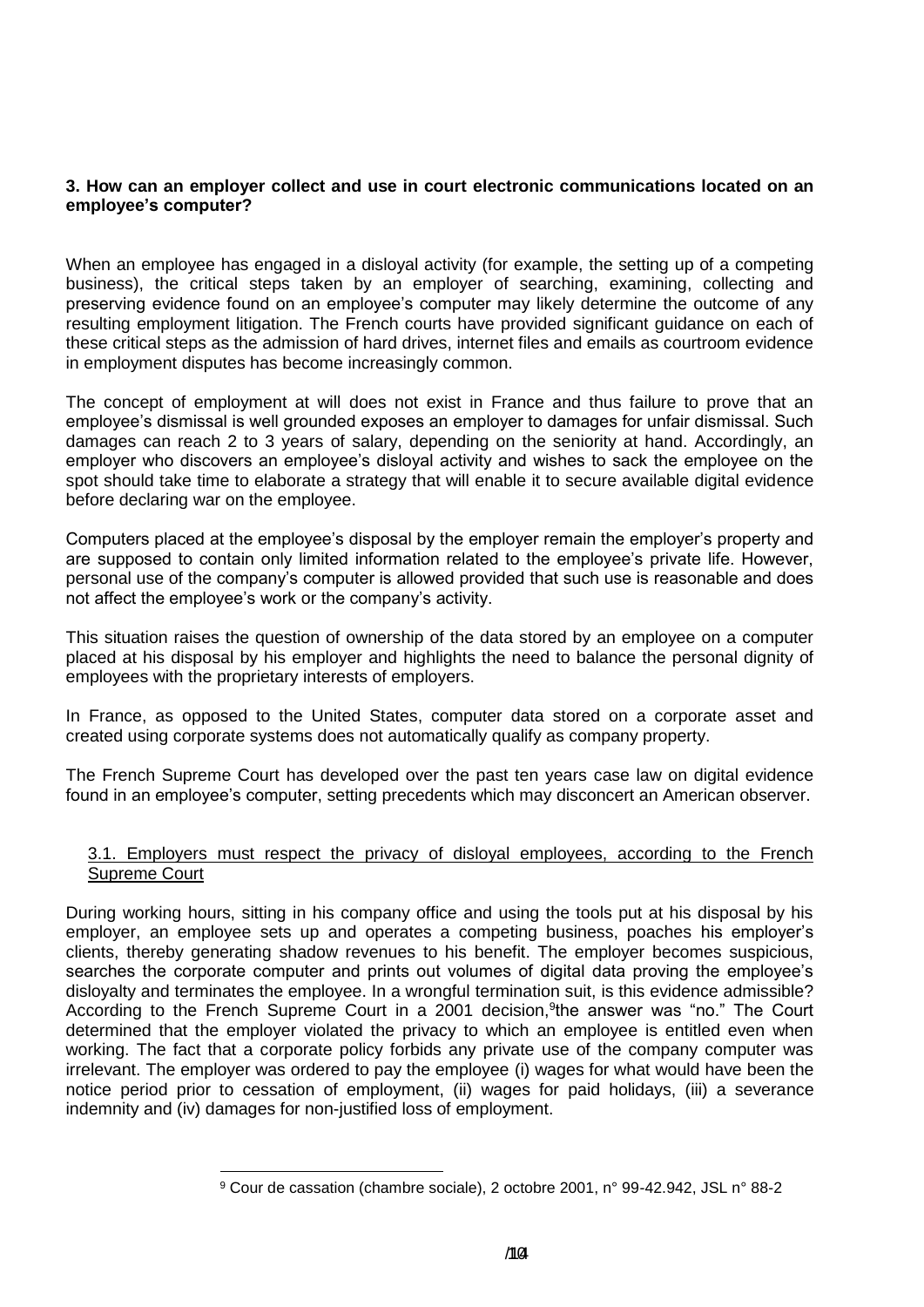With this ruling, the French Supreme Court established a strong precedent that favoured an employee's privacy over the protection of the company's interests and left employers somewhat at a loss.

In a 2005 case, an employer found erotic pictures in an employee's office drawer. The employer then searched the employee's computer and opened a file flagged as "personal." The employee was sacked for gross misbehaviour on the basis of the non-professional data stored in the personal file opened by the employer. According to the French Supreme Court, however, this digital data was deemed inadmissible evidence. The French Supreme Court adopted an analysis used in an earlier case involving the personal locker of an employee. The Court analogized that the same privacy protection applies to personal computer files as it does to a personal locker.<sup>10</sup> The Court further indicated that erotic pictures found in the employee's drawer did not create a particular risk allowing the employer to open personal computer files.

While this decision favoured the employee, the French Supreme Court nevertheless created an exception to its stringent 2001 precedent<sup>11</sup>: the employer can access and use the private files of an employee if the company is facing particular risks.<sup>12</sup>

The French Supreme Court provided further guidance in 2006 when it determined that emails and files stored in an employee's work computer or in the office are presumed to be work-related – and therefore accessible by the employer and admissible in court, except if they are flagged as "personal" or "private"<sup>13</sup>. With this new precedent, the French Supreme Court further softened the effects of its 2001 ruling,<sup>14</sup>which had been criticized as over-protective of disloval employees.

As a consequence of the 2005 and 2006 rulings, any email or document that is not labelled "personal" or "private" – either by its name or by the file where it is stored – can be opened and used in court by the employer. Moreover, emails and documents that are flagged "personal" or "private" can be opened when the company is facing particular risks.

It should be noted, however, that whether a document label is sufficiently marked as "personal" is decided by the courts on a case-by-case basis. For example, the French Supreme Court held in 2009 that a file named "JM" after an employee's initials (Jean-Marc) was not sufficiently labelled as "personal"; its content was therefore admissible evidence.<sup>15</sup>

Opening a private email is a criminal offence known as violation of private correspondence, which is sanctioned by one-year imprisonment and a  $45,000$  euros fine<sup>16</sup>. Nevertheless, employees seldom seek redress in the criminal court because the employment-law procedure – in which an employee may also seek damages – might be adjourned until the criminal judge renders a final decision.

3.2. Best practice to collect and preserve digital evidence created by a disloyal employee

 $\overline{a}$ 

<sup>10</sup> Cour de cassation (chambre sociale), 11 décembre 2001, Juris-Data n° 2001- 012121 ; Bull. civ. 2001, V, n° 377

<sup>11</sup> See note 3 above

<sup>12</sup> Cour de cassation (chambre sociale), 17 mai 2005, n° 03-40.017

<sup>13</sup> Cour de cassation (chambre sociale), 18 octobre 2006, n° 04-48.025, F-P+B, Le Fur / SARL Technisoft, Juris-Data n° 2006-035418

<sup>14</sup> See note 3 above

<sup>15</sup> Cour de cassation (chambre sociale), 18 octobre 2009, n° 05-38.492

<sup>16</sup> Article 226-1 of the French Criminal Code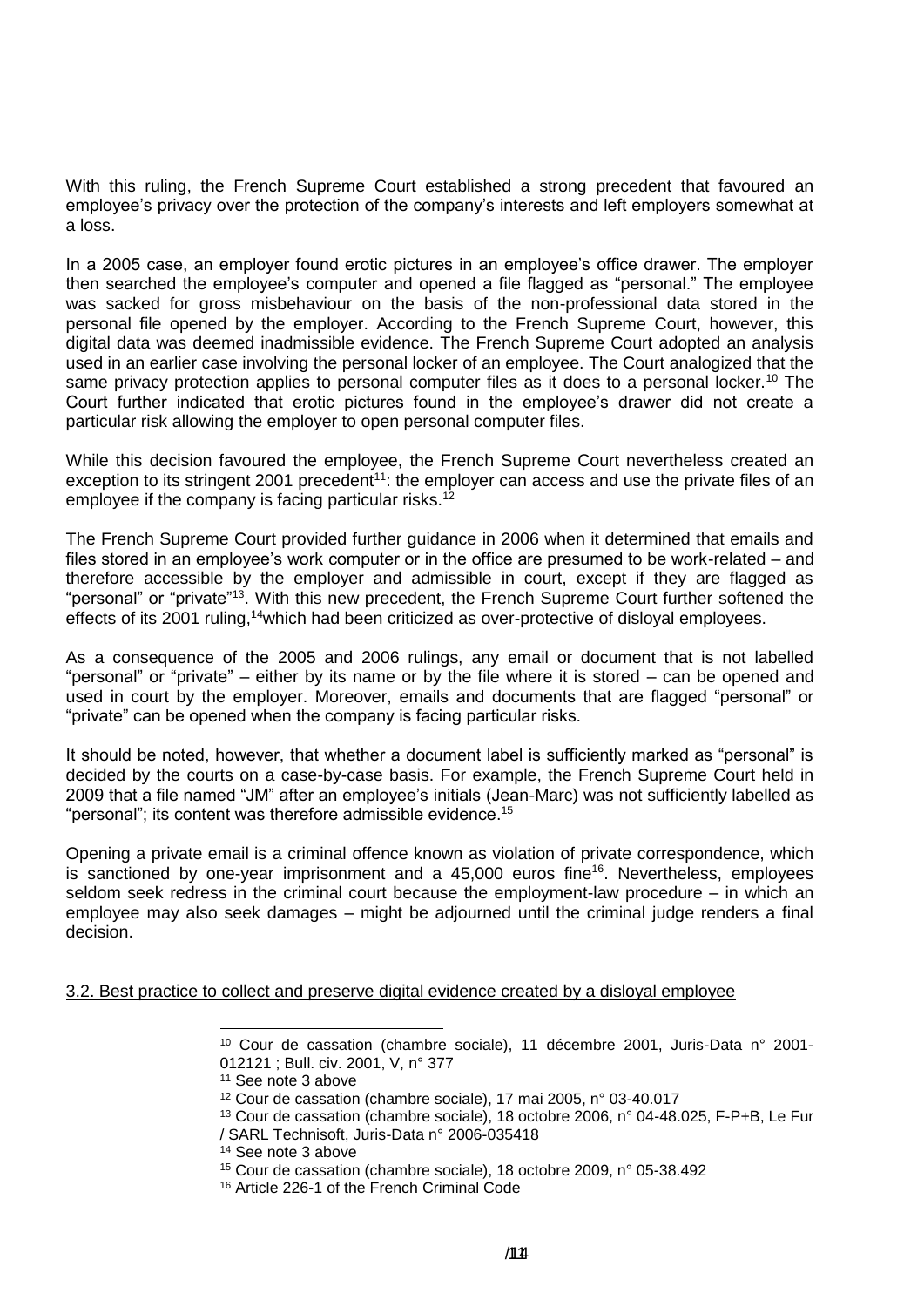When an employer collects digital evidence to be used against an employee, the employee may question the authenticity of the collected data and claim that the employer planted evidence in his work computer.

It is therefore advisable to request in court the appointment of a bailiff who will be assigned, with the assistance of an IT expert, to collect all relevant data in the employee's computer. This procedural route was expressly set forth by the French Supreme Court in 2005.<sup>17</sup>

With this procedure, the court will precisely delineate the bailiff's assignment, adapting the description requested by the plaintiff in his brief, in order to ensure that an employee's privacy is protected. The bailiff's assignment will be strictly limited to the disloyal activity presumably carried out by the employee and the bailiff will not be able to collect any other private data.

The bailiff will then issue a certified report with a print-out of all relevant data which authenticity is thereby guaranteed.

Once the employer becomes suspicious of an employee's activity and begins to anticipate litigation, it is advisable to immediately remit the computer to the bailiff who will sequester it during the time of the procedure. The procedure further reduces the risk of the employee successfully arguing that evidence was planted in the computer.

Some particular situations may be encountered, jeopardizing the outcome of such procedure:

 $\triangleright$  What if the computer is in the hands of the employee, as is commonly the case with a laptop? A summons to appear in court may certainly lead an employee to delete all relevant data from the computer before submitting it to the court-appointed bailiff.

In that case, the employer can file a "one-sided" motion to the court, which is a motion that is not disclosed to the other party. If the motion is granted and a bailiff is appointed by the court, the bailiff will seize the computer without providing advance notice to the employee. At that time of seizure, the bailiff notifies the employee of the employer's motion and of the court order granting such motion. The employee can then challenge the court order and seek the annulment of the motion and the subsequent seizure. In order to obtain such annulment, the employee will have to prove that the facts presented by the employer in his "one-sided" motion are inaccurate or were not serious enough to justify the seizure of the computer.

 $\triangleright$  What if the employee works from a home office and the computer is therefore located in the home? Can a court-appointed bailiff enter an employee's home without consent and seize the company computer?

Yes, when the employee has a dedicated room for a home office and the employer pays an indemnity for the professional use of this room. In that case, the home office space is regarded as a professional space from which the bailiff can seize the computer.

In such an instance, a court will usually order that the bailiff be assisted by a police officer and a locksmith to ensure that the seizure takes place.

1

<sup>17</sup> See note 5 above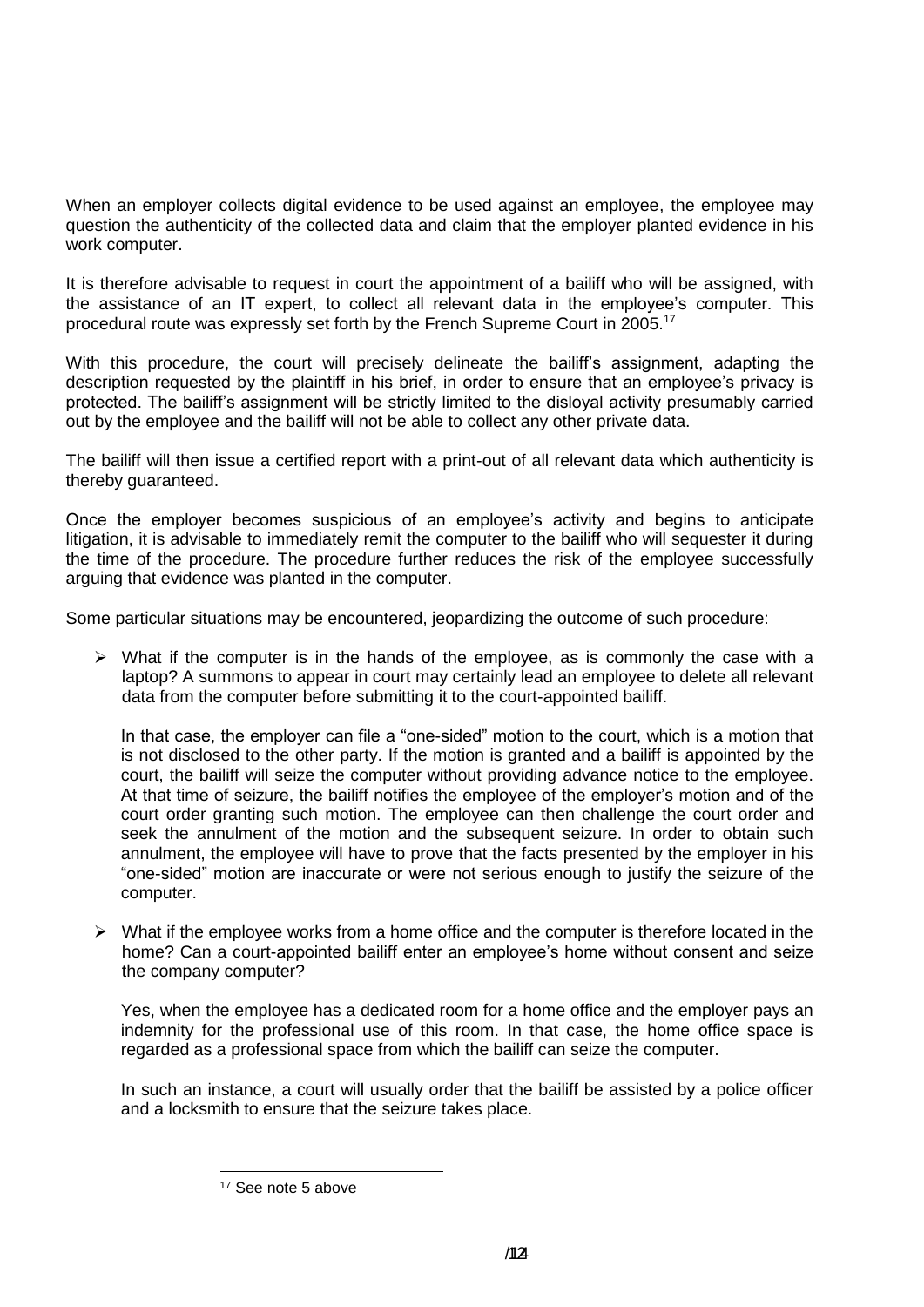$\triangleright$  What if the employee, anticipating that the computer may be searched, deletes all relevant data before the bailiff can seize the computer?

The employer may hand the computer over to a private IT firm who will be able to restore the data. An employee is likely to dispute the authenticity of any damaging evidence found since the private IT firm is not an independent third party, but is instead hired and paid by the employer in anticipation of litigation.

This situation can be avoided if an employer asks the court to appoint an independent expert who will restore the data deleted by an employee pertaining to the disloyal activity.

As mentioned above, digital evidence pertaining to the employee's disloyal activity is key to avoid payment of damages for unfair dismissal. It is also key in an unfair competition claim brought before the commercial court against a competing company established by an employee with the use of a former employer's assets.

#### **4. Social media policies in France**

"Social media policies" are meant to clearly define the use of networking websites such as LinkedIn, Facebook, Twitter, etc. These policies may seek to do any of the following:

- Inform the employee on new technologies and remind that employees may be held liable for any damage caused in the virtual world as they would be in the real world;
- Prohibit the employee from making disparaging, discriminatory or defamatory comments about their employer, co-workers or competitors;
- Stress the employee's duty of loyalty and protection of trade secrets, and remind that any leak of confidential information via a social network by the employee will trigger his or her personal responsibility;
- Limit the use of social networks during working time and / or allocate time periods during which employees are allowed to access specific websites or their personal email messages;
- Provide guidance as to work-related postings, including what type of information or material pertaining to the company the employee may release;
- Reduce or eliminate the possibility of watching videos, since videos may result in the slowing down of the whole internet network;
- For safety reasons, reduce or disable activities such as the downloading of software or the connection to discussion forums.

In addition, social media policies usually detail the sanctions that will be imposed in case of any contravention of the rules.

Social media policies are beginning to receive attention in France due to the US influence. However, this tool imported from the United States does not quite fit with the French way of thinking and is only slowly making its way inside the French workplace. According to a recent